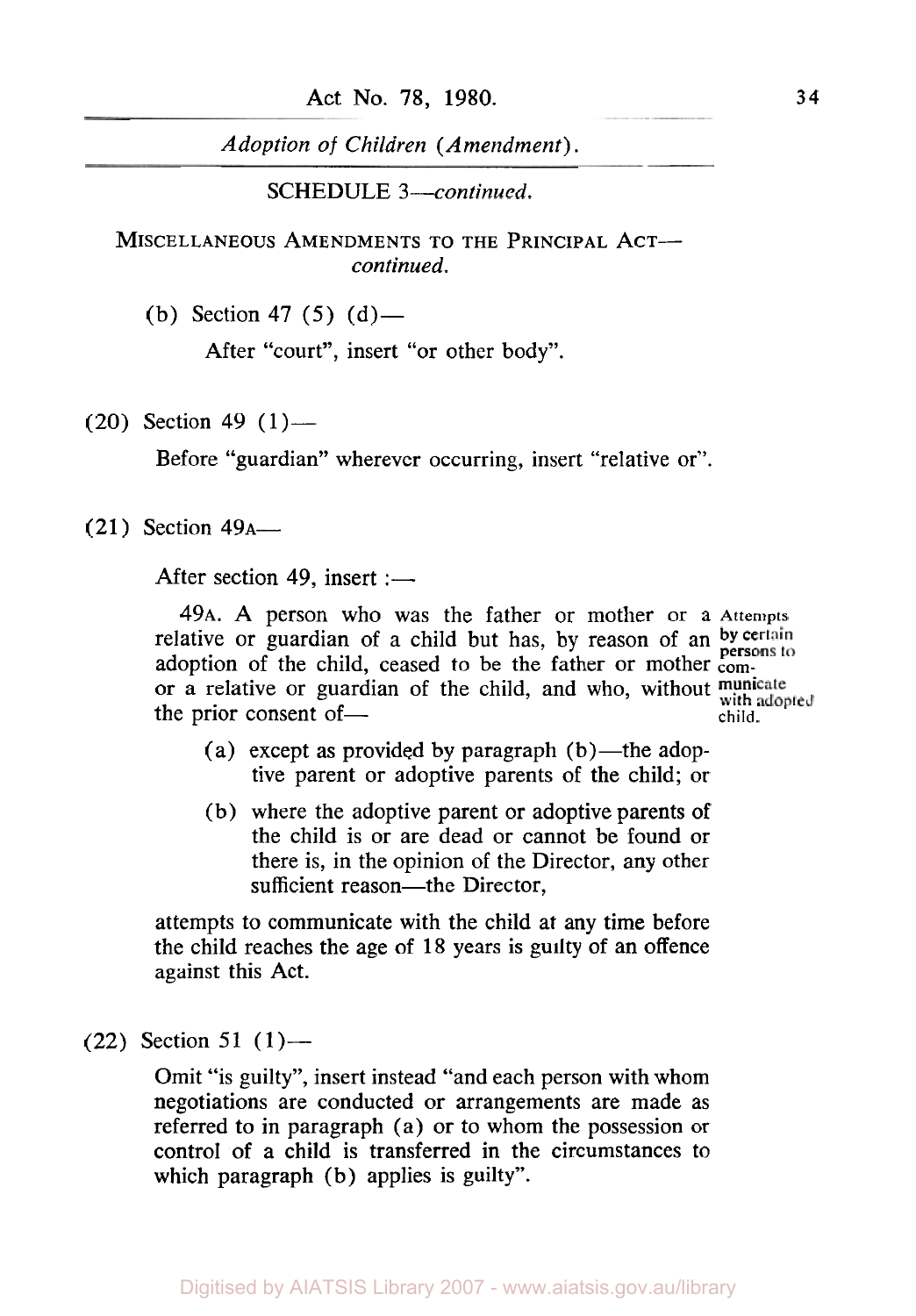## **SCHEDULE** *3-continued.*

# **MISCELLANEOUS** AMENDMENTS **TO THE PRINCIPAL** ACT*continued.*

(23) Section *56-* 

After "consent" where firstly occurring, insert ", or revocation of consent,".

 $(24)$  (a) Section 57 (a) —

Omit "or" where thirdly occurring.

(b) Section 57 (b)—

Omit "child,", insert instead "child; or".

(c) Section 57 (c) —

After section  $57$  (b), insert :—

- (c) to inducing the parent or guardian to revoke a consent to the adoption of the child given by that parent or guardian,
- **(25)** (a) Section 60 **(2)-**

Omit "children's court established under the Child Welfare Act, **1939,** as amended by subsequent Acts", insert instead "court of **petty** sessions held before a stipendiary magistrate sitting alone".

(b) Section 60 *(5)-(8)-* 

After section 60 (4), insert :-

*(5)* At the hearing of any proceedings in respect of an offence against **this** Act or the regulations, any persons not directly interested in the proceedings shall be excluded from the court unless the court otherwise directs.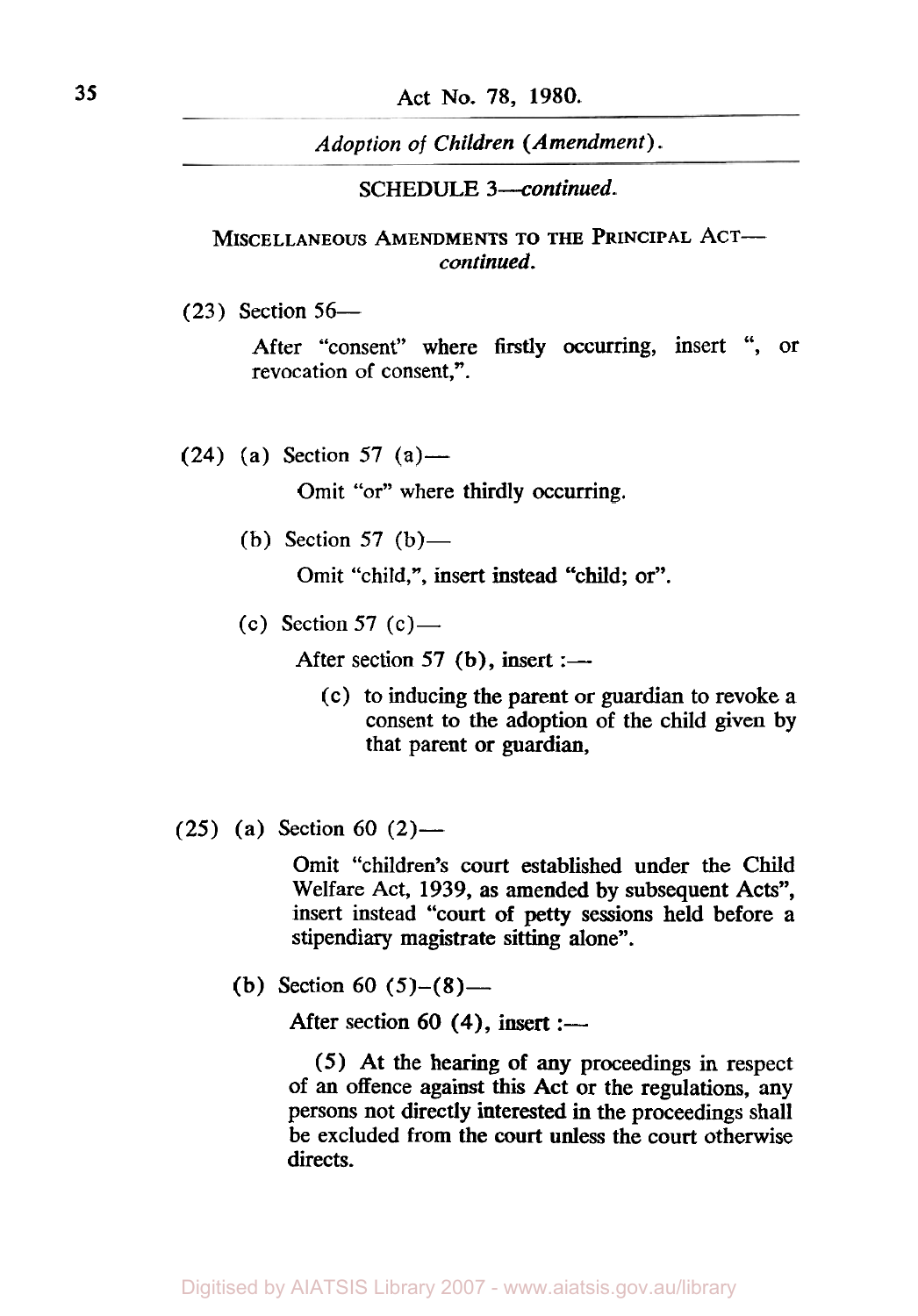SCHEDULE *3-continued.* 

### MISCELLANEOUS AMENDMENTS **TO THE** PRINCIPAL ACT*continued.*

 $(6)$  A court may—

- **(a)** direct a child to leave the court at any time during the hearing of any proceedings in respect of an offence against this Act or the regulations; or
- (b) direct any person to leave the court during the examination of any witness in any such proceedings,

if the court is of the opinion that, in the interests of a child, such a direction should be given.

(7) The powers of a court under subsection (6) may be exercised notwithstanding that the child or person directed to leave the court may be directly interested in the proceedings.

(8) Subsections  $(5)-(7)$  apply to and in respect of the hearing of any appeal against the decision of a **court** in the same way as they apply to and in respect of the hearing of proceedings before the court.

(26) (a) **Section** 62-

After "Commonwealth", insert "or in New Zealand".

(b) **Section** *62-* 

After "Territory" where secondly occurring, insert "or New Zealand".

 $(27)$  (a) Section  $63-$ 

After "Commonwealth", insert "or in New Zealand".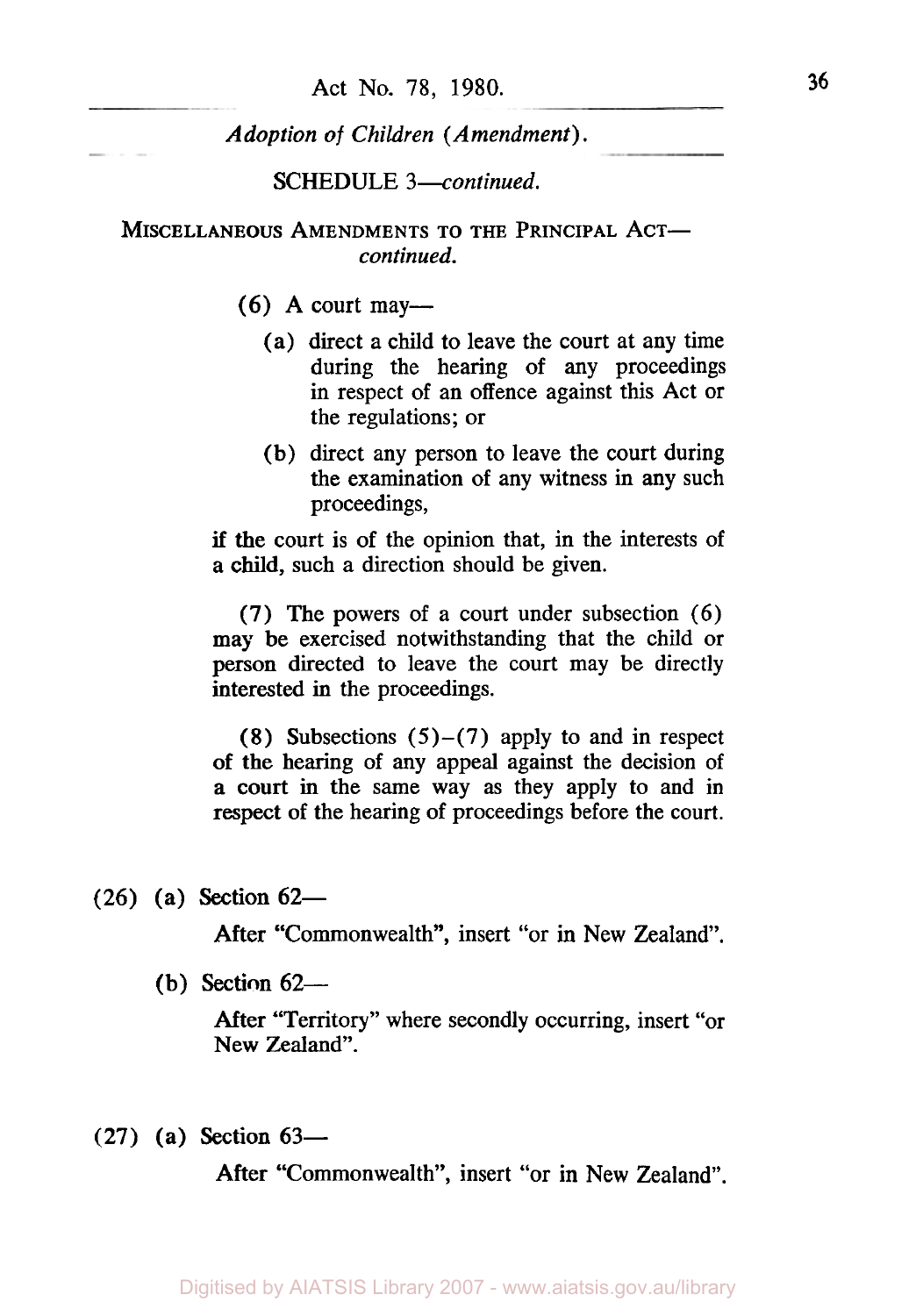SCHEDULE *3-continued.* 

# MISCELLANEOUS AMENDMENTS TO THE **PRINCIPAL** ACT*continued.*

(b) Section  $63$ —

After "Territory" where secondly occurring, insert "or New Zealand".

**(28)** Section **65-** 

Omit "The Court,", insert instead "Except as otherwise provided by this Act or the regulations, the Tribunal,".

**(29)** Section **67-** 

After "Act", insert "or the former Acts".

**(30)** Sections **68A, 68B-**

After section 68, insert :-

**68A. (1)** The Director may, with respect to a child of a prescribed class or description, enter into an agreement with a person or persons with whom the child has been placed for the purposes of adoption, the applicant, or applicants, for an adoption order in respect of the child or the adoptive parent, or adoptive parents, of the child, for the provision **of** such financial or other assistance, on such terms and conditions as may be agreed, in order to assist or promote the welfare and interests of the child.

**(2)** Nothing in subsection **(1)** prevents the Director from entering into an agreement under that subsection in relation to a child so **as** to provide financial or other assistance both before and after an adoption order in respect of the child is made.

**Provision of assistance financial and other to certain children.**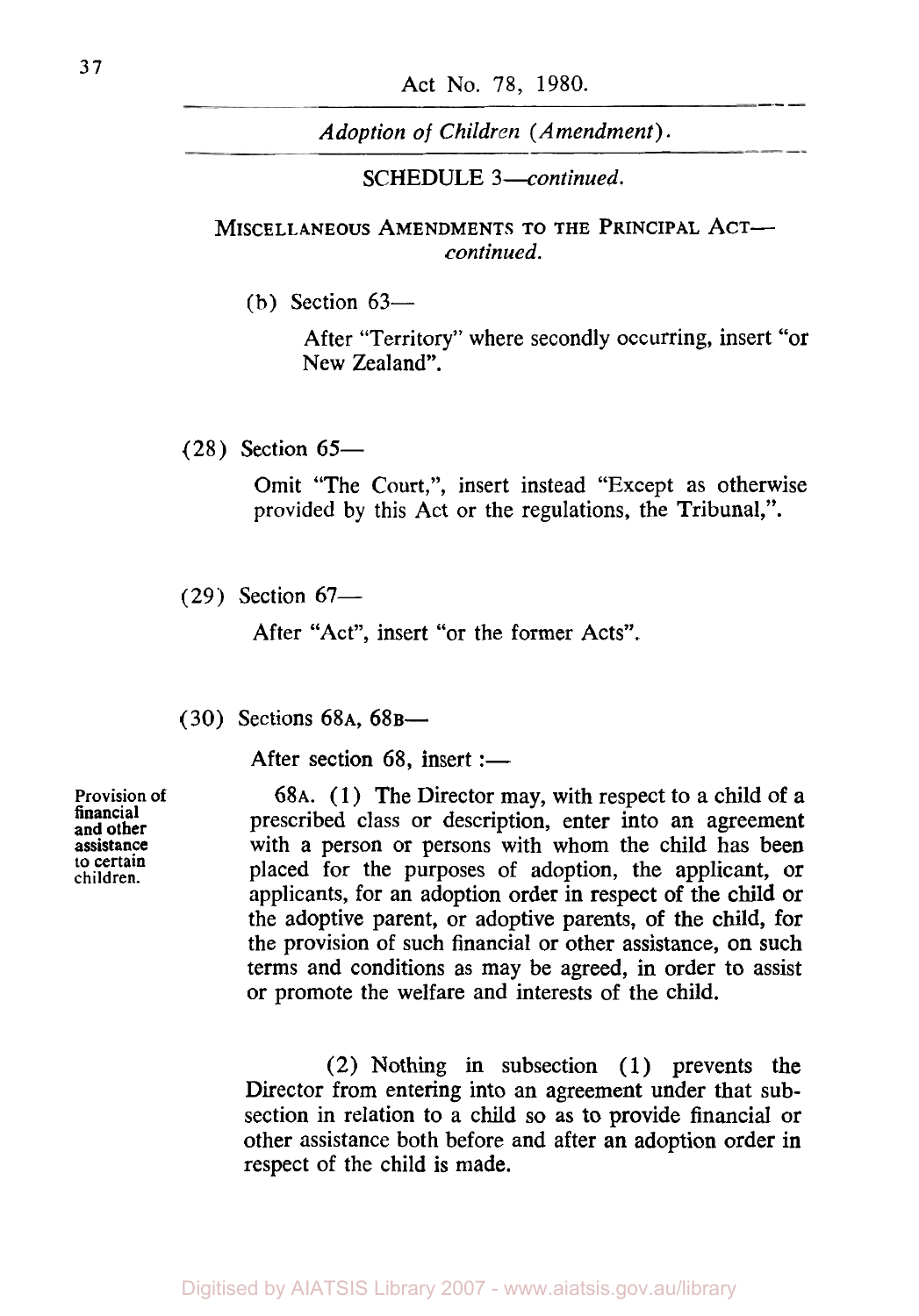**SCHEDULE** *3-continued.* 

### MISCELLANEOUS AMENDMENTS TO THE PRINCIPAL ACT*continued.*

**68B. (1)** In this section, a reference to the executor or **Adminis**administrator of the estate of a deceased person includes a **tration** of reference to a person who is a trustee of the whole or any **estates.**  part of the property comprised in the estate.

- $(2)$  Where--
- (a) an adopted person is a beneficiary under the estate of a deceased person ;
- (b) the executor or administrator of the estate does not know the name or whereabouts of the adopted person; and
- (c) the Director certifies, in writing, to the executor or administrator that he knows the name and whereabouts of the adopted person and that the adopted person is alive,

the executor or administrator may, with the approval of the Director, transfer to the Director, on behalf of the adopted person, any property to which the adopted person may be entitled under the estate or which may be otherwise applied for his benefit.

(3) A transfer made under subsection *(2)* shall be valid against all persons and the executor or administrator shall be absolutely discharged from all liability in respect of a transfer so made by him.

**(4)** The Director shall apply any property transferred to him under subsection (2) on behalf of the adopted person in respect of whom it was transferred in accordance with the trusts on which the property was held immediately before it was transferred **as** if he were the executor or administrator of the estate of the deceased person in respect of which the transfer **was made.**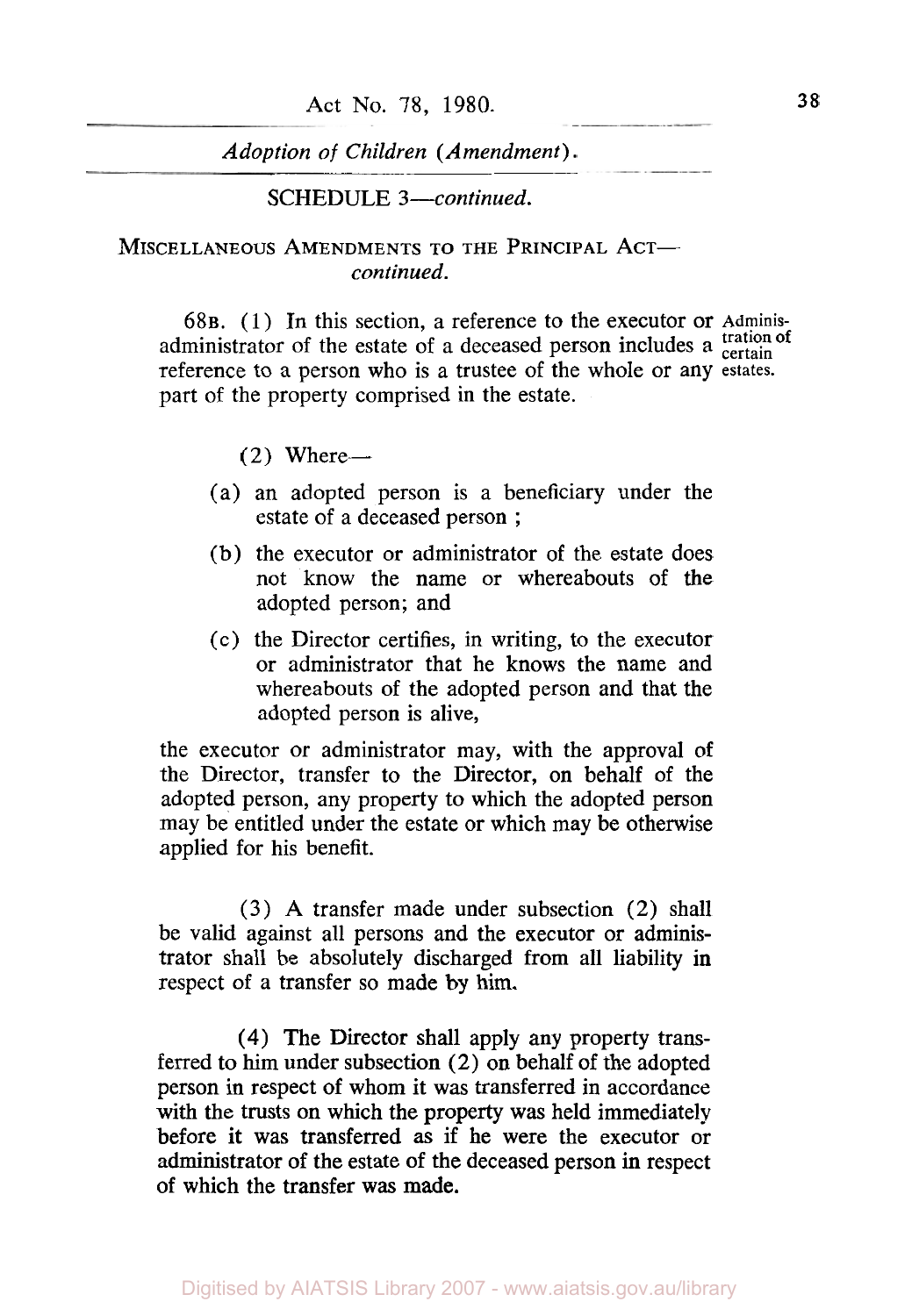# 39 Act No. 78, *1980.*

*Adoption of Children (Amendment).* 

# **SCHEDULE** *3-continued.*

# **MISCELLANEOUS AMENDMENTS TO THE PRINCIPAL ACT***continued.*

(5) Nothing in this section affects any right of a person to claim or recover any property transferred under subsection (2) from a person other than the executor or administrator who transferred the property.

*(31)* Section *71 (1)-* 

After "Commonwealth", insert "or in New Zealand".

*(32)* (a) Section *73 (1)* (b)-

After "administrative", insert ", legal".

(b) Section 73 (1) (b) —

After "makes,", insert "is requested to make or is involved in the preparation of,".

(c) Section *73 (1)* (b)-

After "Act", insert ", the rules of the Tribunal or the regulations".

(d) Section 73 (1) (d) —

After "him", insert "or by the principal officer of a private adoption agency".

(e) Section *73 (1)* **(f1)-** 

After section 73 (1) (f), insert :-

(f1) the establishment and administration of a register **of** persons who have been separated as a consequence of the making of **an** adoption order and who desire a reunion;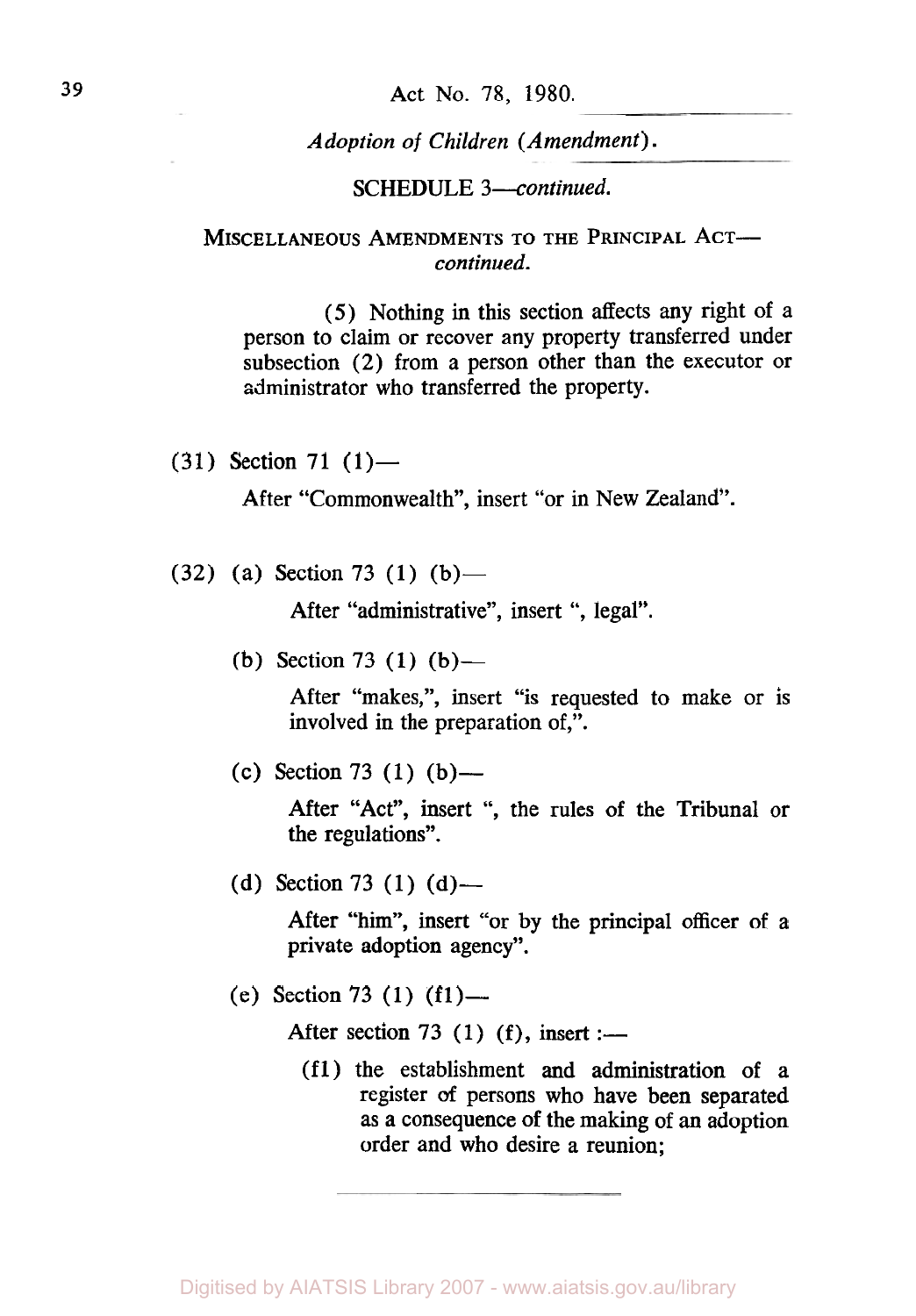## **SCHEDULE 4. Sec. 5 (1). Sec. 5 (1).**

AMENDMENTS **TO** THE PRINCIPAL ACT BY WAY **OF**  STATUTE LAW REVISION.

(1) (a) Section 6, definition of "Charitable organisation"- Omit ", as amended by subsequent Acts".

- (b) Section 6, definition of "Prescribed" $-$ Omit the definition.
- **(2)** Section **18** (1) (b) (ii)- Omit "as amended by subsequent Acts,".
- (3) Section **24-**

Omit "as amended by subsequent Acts,".

**(4)** (a) Section **34 (2)** (a)-

Omit ", **as** amended by subsequent Acts".

- (b) Section 34 (2D) Omit *",* as amended by subsequent Acts".
- $(c)$  Section 34  $(4)$  Omit **"as** amended by subsequent Acts,".
- (d) Section **34 (5)** (d)- Omit ", as amended by subsequent Acts".
- (5) Section **35 (1)** (d)-

Omit ", as amended by subsequent Acts".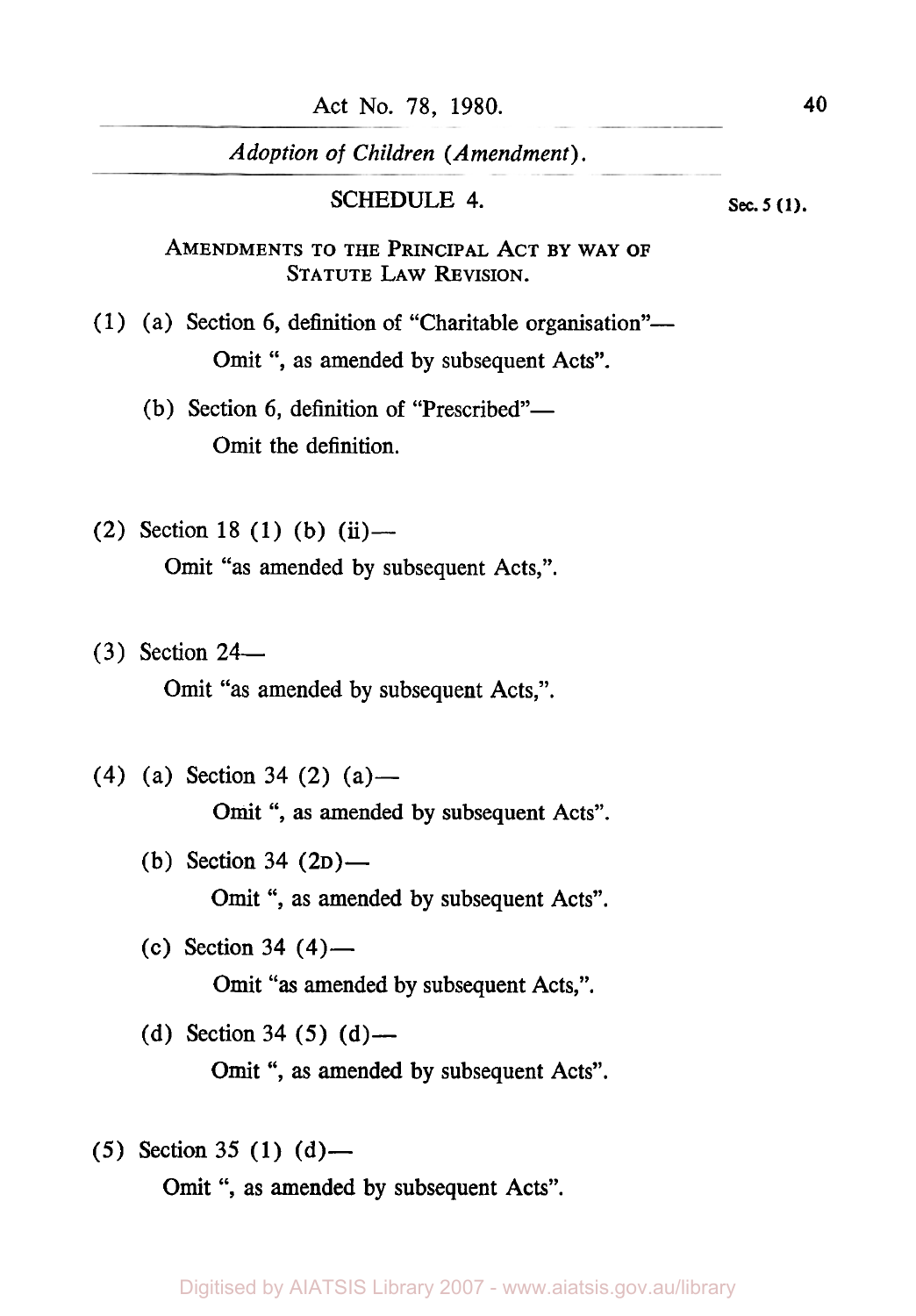**SCHEDULE 4-continued.** 

## AMENDMENTS TO THE PRINCIPAL ACT **BY WAY** OF STATUTE LAW REVISION-continued.

**(6)** Section **37-** 

Omit "as amended by subsequent Acts,".

 $(7)$  Section 40  $(1)$ —

Omit "as amended by subsequent Acts," wherever occurring.

**(8)** Section **43** (2)-

Omit "as amended by subsequent Acts,"

(9) Section **69-** 

Omit the section, insert instead  $:$ ---

**Delegation.** 69. (1) The Director may, by instrument in writing, delegate to any officer of the Department of Youth and Community Services specified in the instrument of delegation the exercise or performance of such **of** the powers, authorities, duties and functions (other than this power of delegation) conferred or imposed on him by or under this Act as may be so specified and may, by such an instrument, revoke wholly or in part any such delegation.

> (2) A power, authority, duty or function, the exercise or performance of which has been delegated under this section, may, while the delegation remains unrevoked, be exercised or performed from time to time in accordance with the terms of the delegation by the delegate to whom the exercise or performance thereof has been delegated.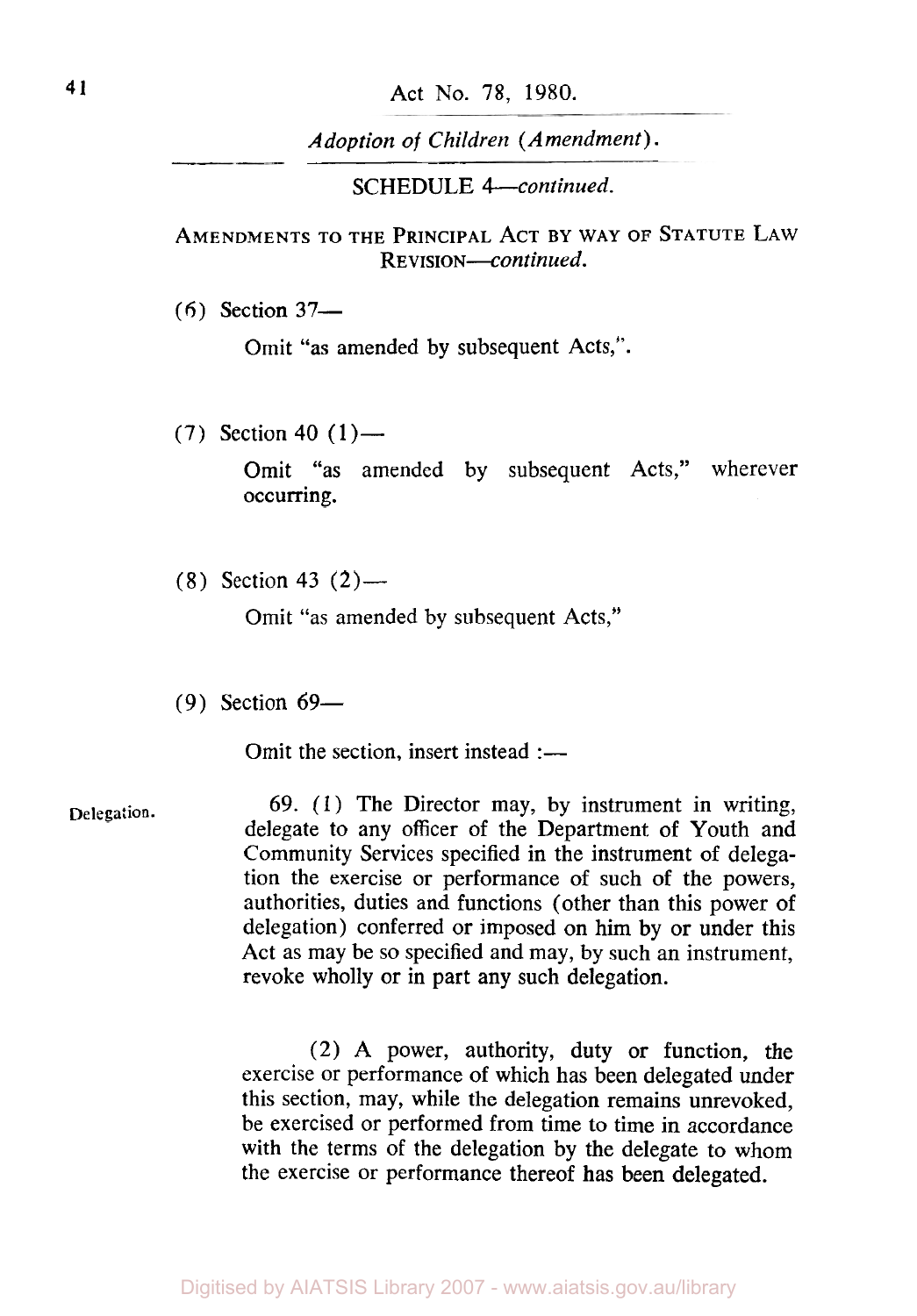**SCHEDULE 4-continued.** 

## **AMENDMENTS TO THE PRINCIPAL ACT BY WAY OF STATUTE LAW REVISION-continued.**

(3) **A** delegation under this section may be made subject to such conditions or such limitations as to the exercise or performance of any of the powers, authorities, duties or functions delegated, or as to time or circumstance, as may be specified in the instrument of delegation.

(4) Notwithstanding any delegation made under this section, the Director may continue to exercise or perform all or any of the powers, authorities, duties or functions delegated.

*(5)* Any act or thing done or omitted or suffered to be done by a delegate while acting in the exercise of a delegation under this section shall be deemed to have been done or omitted or suffered to be done by the Director.

**(6)** An instrument purporting to be signed by a delegate of the Director in his capacity as such a delegate shall in all courts and before all persons acting judicially be received in evidence as if it were an instrument executed by the Director and, until the contrary is proved, shall be deemed to be an instrument signed by a delegate of the Director under this section.

#### **SCHEDULE!** *5.*

*Sec.* **6.** 

tation:

**SAVINGS, TRANSITIONAL AND OTHER PROVISIONS.** 

### **PART 1.**

# 1. In this Part of this Schedule-- **1. Interpre-**

**"appointed day" means** the **day appointed and notified under section 2 (3); Pt. 1.**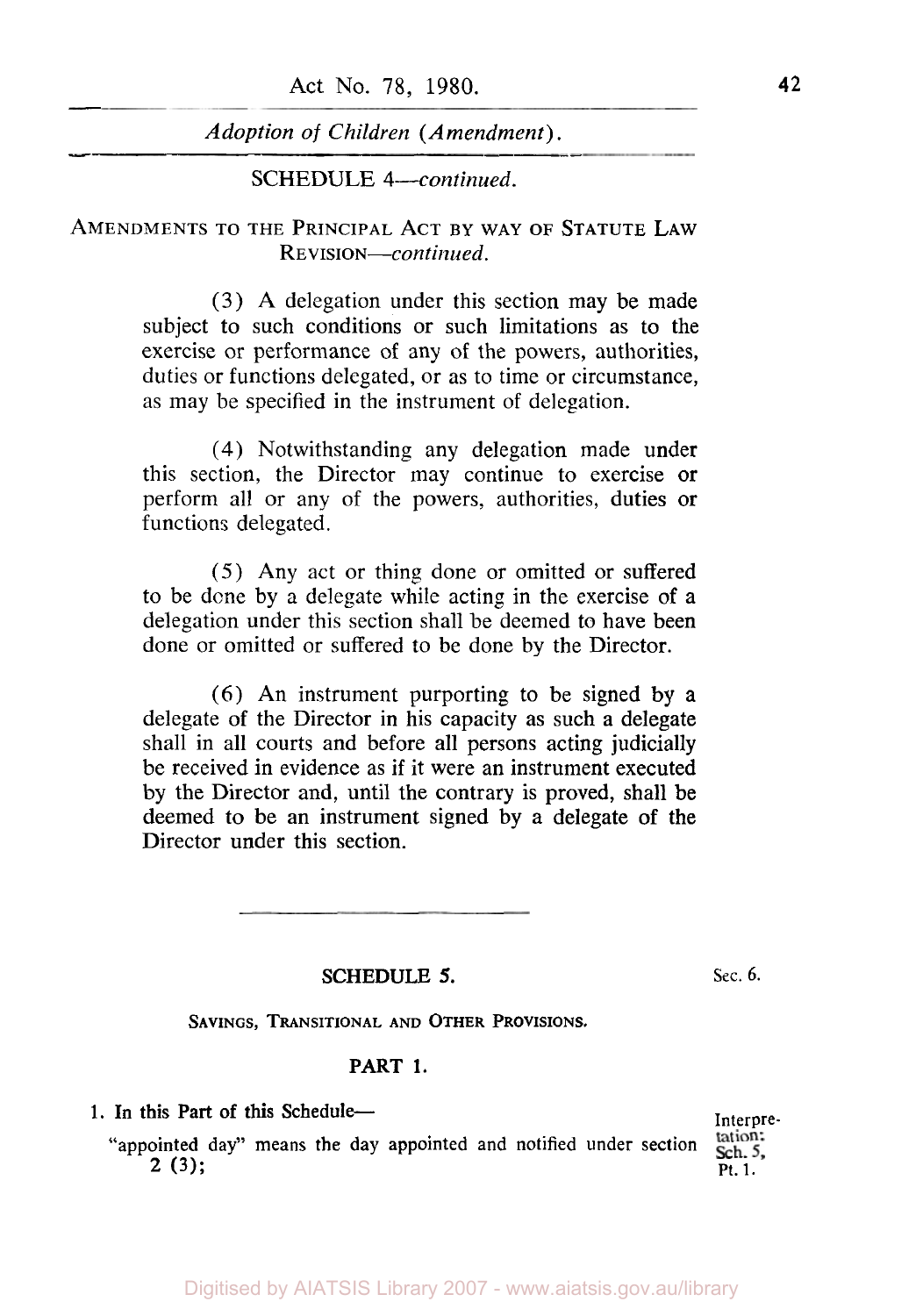**SCHEDULE 5-continued.** 

#### SAVINGS, TRANSITIONAL AND OTHER PROVISIONS-continued.

"Court" means the Supreme Court of New South Wales;

"Tribunal" has the meaning ascribed thereto in section 6 of the Principal Act, **as** amended by this Act.

**Interpretation Act, 1897, not affected.**  2. Except as provided in this Schedule, nothing in this Schedule limits any saving in the Interpretation Act, 1897.

**Effect of amend-**3. An amendment made by section **5** and Schedules 1 and 2 shall not revive anything not in force or existing immediately before the appointed day.

**Proceedings before the Supreme 4.** (1) Any proceeding pending, as at the appointed day, before the Court which, if commenced after the appointed day, could only have been commenced before the Tribunal, shall-

> (a) if the hearing of the proceeding has commenced, continue to be heard and dealt with in all respects as if this Act had not been enacted; **or**

(b) if the hearing of the proceeding has not commenced, be deemed to be a proceeding before the Tribunal.

(2) For the purpose only of continuing to hear and deal with a proceeding as referred to in subclause **(1)** (a) of this clause, the provisions of the Principal Act and any instrument under the Principal Act, as in force immediately before the appointed day, relating to-

- (a) the Court,
- (b) the Judges of the Court;
- (c) the officers of the Court;
- (d) any such proceeding; and

(e) appeals from the decision of the Court in any such proceeding, shall continue in force notwithstanding any other provision of this Act.

(3) A decision of the Court and anything done or omitted or suffered to be done by an officer of the Court in any proceeding referred to in subclause (1) (a) of this clause shall have the same force and effect as it would have bad if this Act had not been enacted.

**ments.** 

**Court as at the appointed day, etc.**